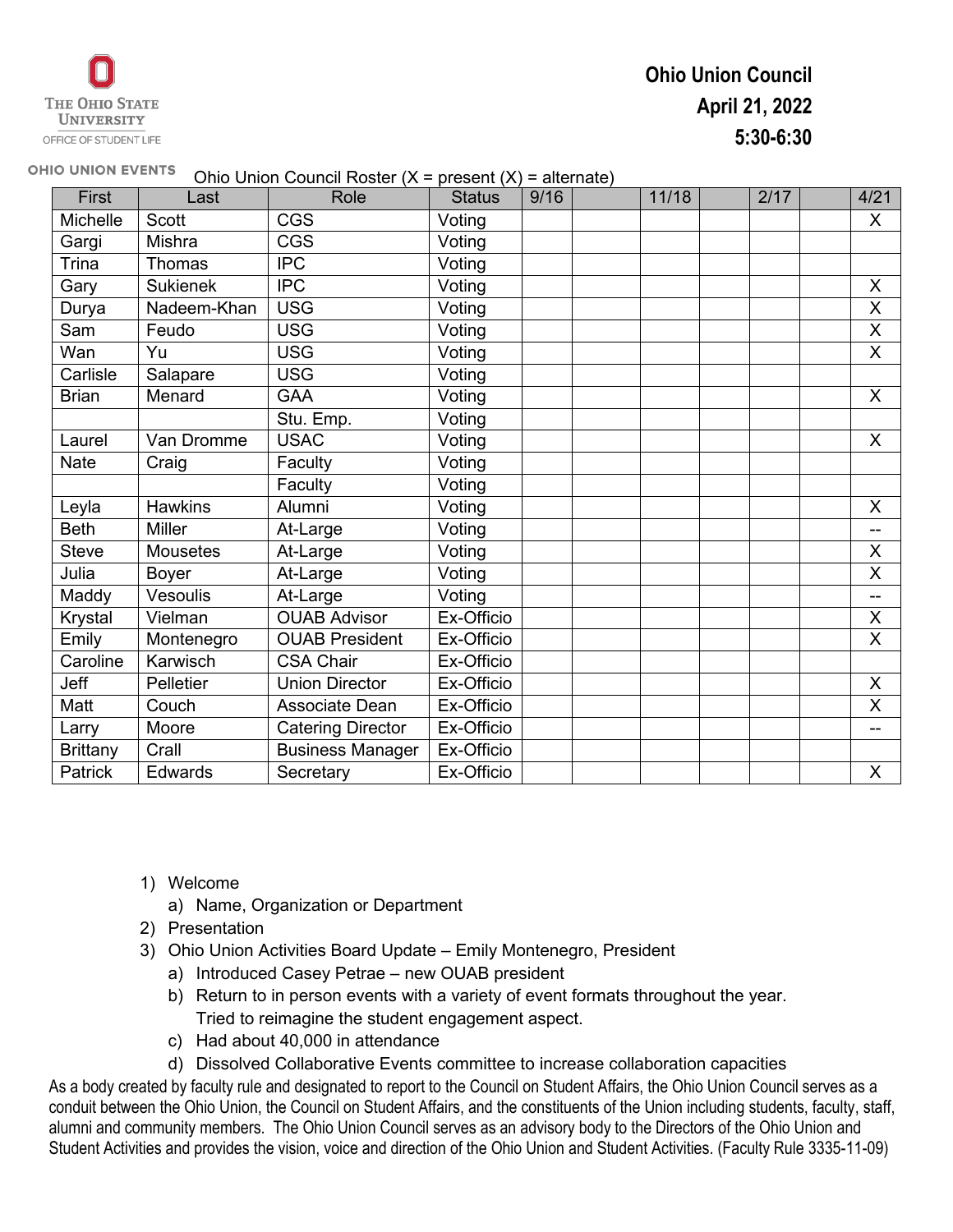

- e) Expanded reach and explored new venues for undergrad events such as Ohio History Connection, Blackwell, Faculty Club
- f) Grad/ Prof
	- i) Events include Short North Stage and Cleveland Cavaliers
- g) Collaborative Events
	- i) Abby Wambach
	- ii) Levar Burton
	- iii) Natural Hair: The Experience
	- iv) Ilana Glaser
- h) Comedy
	- i) Saturday Night Live Panel
	- ii) Lolapalooza
	- iii) By-Lawed Open Mic Night
- i) Special Events
	- i) Craft nights
	- ii) OUABE Well
	- iii) Winter Wonderland
	- iv) Fatal Feast
- j) Spirit and Traditions
	- i) Welcome Week
	- ii) Homecoming
	- iii) Commencement Week
	- iv) Winter Wonderland
	- v) Once Upon a Ball
- k) Visual and Fine Arts
	- i) Flicks for Free
	- ii) Hannah Beachler
	- iii) Night at the Museum
	- iv) Poetry Slam and Workshop
- 4) Director Updates
	- a) Jeff Pelletier, Director, Ohio Union Operations & Events
		- i) Month Metrics

|                   |                   | <b>Historical</b> |                               |
|-------------------|-------------------|-------------------|-------------------------------|
| <b>March 2022</b> | <b>March 2019</b> | Averages          |                               |
| 52.83%            | 58.92%            | 55.05%            | <b>Student Organizations</b>  |
| 45.46%            | 36.78%            | 39.24%            | <b>University Departments</b> |
| 1.69%             | 4.29%             | 5.79%             | <b>External Users</b>         |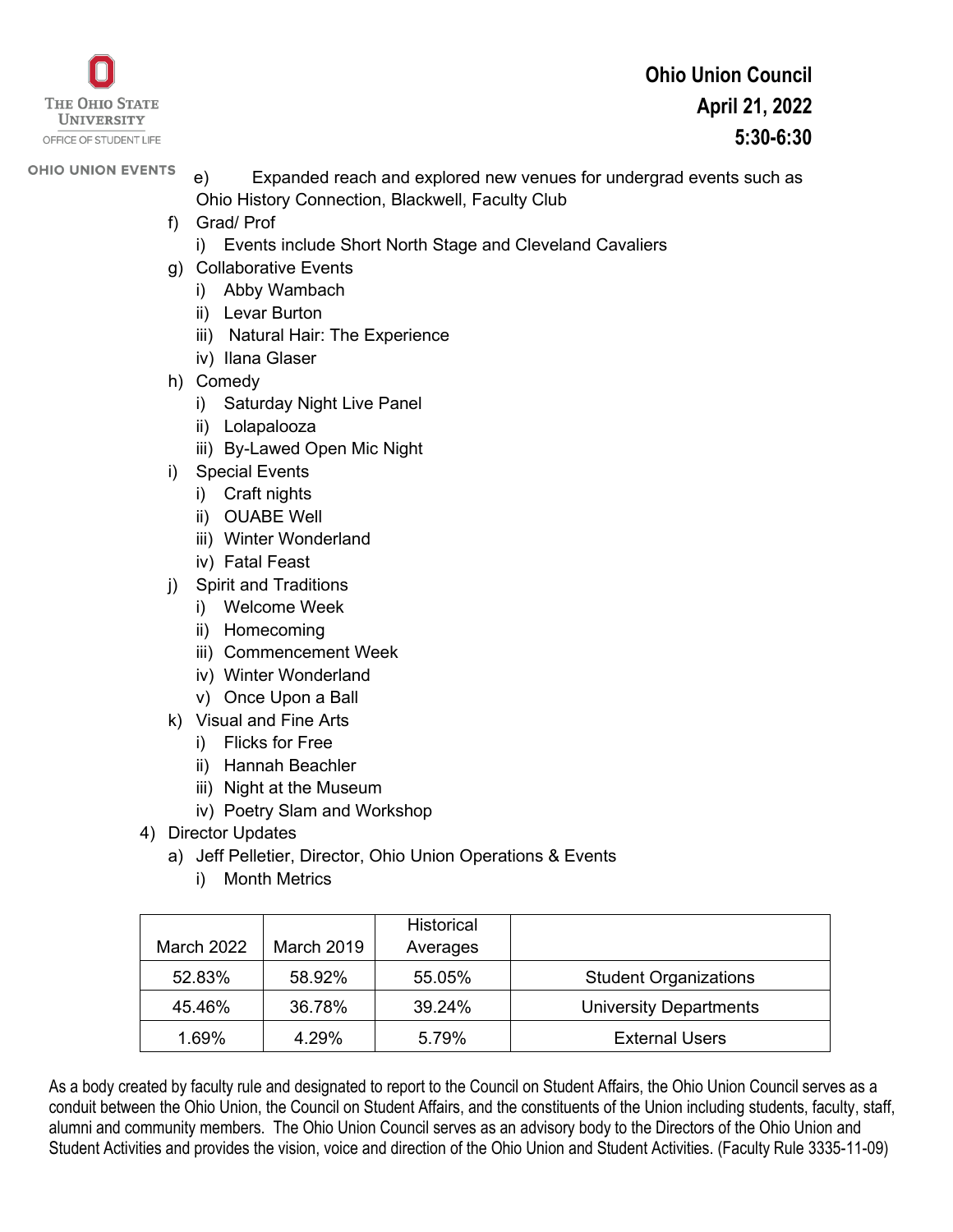| 1108 | 2376 | 767  | <b>Total Bookings</b>        |
|------|------|------|------------------------------|
| 379  | 465  | ?70  | Unique Student Organizations |
| 8120 | 9066 | 8226 | daily traffic average        |

- ii) Notable Events
	- (1) Dancing With Our Stars Gala
	- (2) Arts and Sciences Summer Internship Fair
	- (3) James Cancer Hospital Breath of Hope
	- (4) Hayes Forum
	- (5) Builders Exchange
	- (6) OSUWMC Match Day
	- (7) Sibs and Kids weekend
	- (8) Patterson Lecture Series
	- (9) Nationwide Children's Hospital Legends Luncheon
	- (10) Ramadan Prayer/Fast Spaces
	- (11) Admissions Buckeye Bound visit days (last one 4/22)
- iii) Upcoming Events
	- (1) April 22 Spring Semester Sizzle! ("breakfast for dinner" event with senior leadership)
	- (2) April 27 May2 SLDS finals week testing support
	- (3) April 28 Day in the Life of a Buckeye
	- (4) May 3 Franklin County Board of Elections Voting Day
	- (5) May 4-8 Multiple pre-commencement activities/ceremonies (Student Dietetic Association, Geography Department, MAcc, College of Public Health, African American Farewell Celebration)
- iv) Projects
	- (1) Furniture updates in lounges and open study areas awaiting ship dates
	- (2) DAS Network updates move co-ax end of March, remove antenna summer
	- (3) Dining Services Operation Kitchen Ceiling Tile Replacement (Sloopy's July, union market July /August)
	- (4) Sphinx and GHMR technology updates after Skype fully phased out
	- (5) Senate Chamber projector/screen wall repair –
	- (6) Instructional Kitchen two weeks in June/July
- v) General Updates
	- (1) Program review recommendations (6 main areas):
		- (a) Barriers Limiting Fulfillment of Expectations
		- (b) Policies and Procedures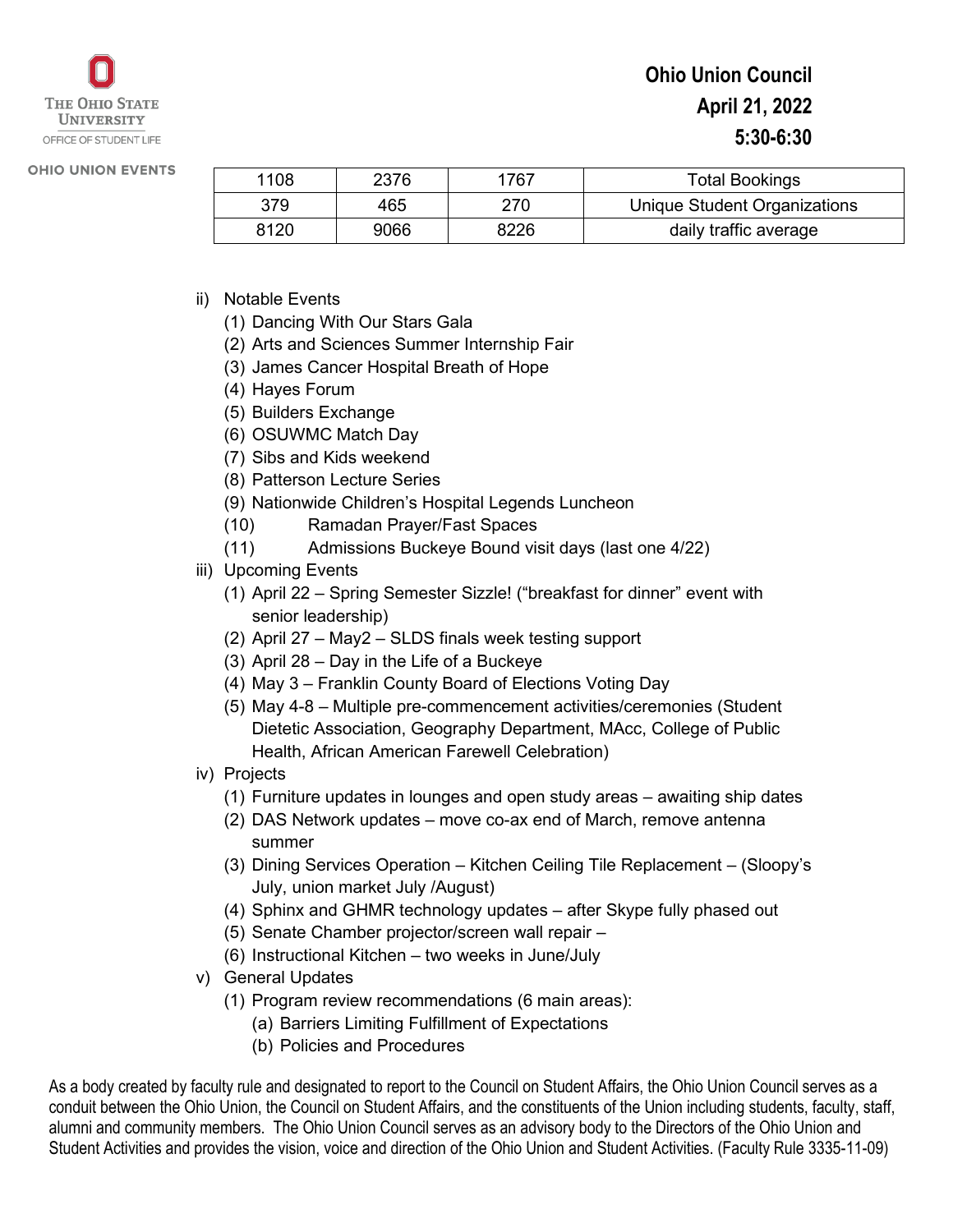

- (c) Space Usage and Allocation
- (d) Staff Training and Development
- (e) Diversity Equity and Inclusion
- (f) Planning for the Future of the Ohio Union
- b) Matt Couch, Associate Dean of Students, Sr. Director of Student Activities & Student Life Orientation
	- i) General Updates
		- (1) Dr. Kristen Davis has been hired as the Associate Dean of Students for Leadership & Service, so our reorganization of Student Activities will take place over the summer. Student Activities will still consist of OUAB/campus events, the KBK CSLS/student organizations, and student government support while our current leadership and service programs will be combined with Student Philanthropy and Buckeye Leadership Fellows under a new umbrella.
		- (2) We are in the process of hiring for three open OUAB advisor positions and a Buck-I-SERV coordinator.
	- ii) Campus Events
		- (1) Spring campus events have been constant, and they are slowly tapering down as we approach finals week. We will be offering relaxation and appreciation activities for students on Reading Day, and we will celebrate graduating undergraduate, graduate, and professional students during Commencement Week, including the Commencement Eve Candlelight Ceremony on May 7 on the Oval.
	- iii) Student Organizations
		- (1) The deadline for student organizations to register in the spring window was last Friday. The registration numbers for spring are always a little lower than fall. As of now, we have 1,273 fully active groups (with quite a few still pending the completion of some requirements), as compared to 1,406 in the fall. We typically report the fall number when commenting on the size of the community for the year.
	- iv) Service
		- (1) 10 Buck-I-SERV summer trips will be leaving on May 7 for Tennessee, Virginia, North Carolina, Florida, Washington State, Maryland, Missouri, and Puerto Rico. These are our first trips since March 2020.
	- v) Leadership
		- (1) We were able to celebrate more than 80 students, organizations, advisors, and supervisors during our 62nd annual celebration this year, which we presented virtually. We were also able to honor our 20 outstanding senior award recipients at an in-person celebration attended by students, family members, and mentors.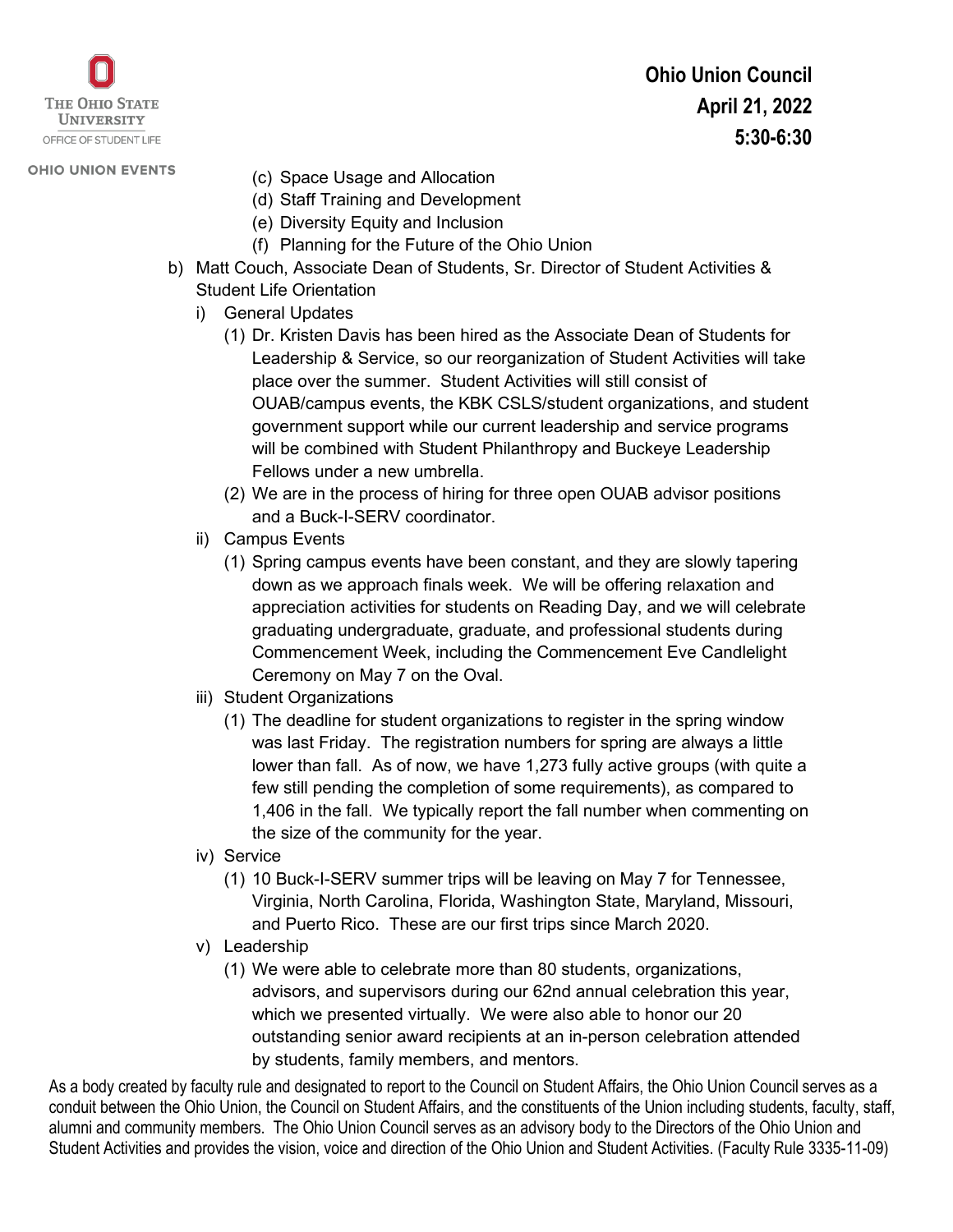

- **OHIO UNION EVENTS** c) Larry Moore, Director, University Catering
	- d) Brittany Crall, Business Manager
	- 5) Policy updates
		- a) Section G Credenza and West Plaza Tabling Changing name to Section X Promotional Space Reservations
		- b) Weddings
			- i) Current policy
			- ii) GG. Weddings and Receptions
			- iii) The Ohio Union looks forward to hosting weddings in our facility during the Summer Term and over breaks from the Autumn and Spring semesters. There are special requirements and deadlines for these special events. Your Event Planning and Sales Coordinators will review these with you during the booking process. We cannot host weddings on home football game days due to our proximity to the Ohio Stadium, parking challenges and the last minute game time announcements. Please check the following web site for home football game dates:<http://www.ohiostatebuckeyes.com/>
			- iv) The Ohio Union can host both wedding ceremonies and receptions and couples of all faiths and cultures are welcome. However, any part of the ceremony or reception that will involve the burning of incense, open flames, water ceremonies or sand ceremonies must be approved by the Ohio Union Event Coordinator prior to your event. Should a room change be required, we require a minimum amount of time (depending on the size of the room in question) to reset the room for your reception. This time can be spent in one of our other event spaces for hors d'oeuvres.
			- v) University Catering will provide you with all of your wedding day menu needs, with the exception of your wedding cake. No food and beverage may be brought into the Ohio Union unless otherwise agreed upon by event staff in advance of event. We offer a complimentary tasting for clients who have a signed confirmation with us (for up to 4 guests, additional guests can be added to your final billing). Please allow at least three (3) weeks to schedule your tasting. Tastings are subject to our Cancellation Policy.
			- vi) Your Event Coordinator will assist you with making decisions regarding setup, placement of altar items and other equipment when you meet with them at the start of your rehearsal. On your wedding day, they will have all the items set up according to your plans when your reservation time begins. Event staff will be on site at the Ohio Union for the entirety of your contracted time.
			- vii) Proposed policy
			- viii) CC. Social Events (place in order will change)
			- ix) There are special requirements and deadlines for these special events (wedding ceremonies, receptions, mitzvahs, anniversary celebrations, etc.). Your Event Planning and Sales Coordinators will review these with you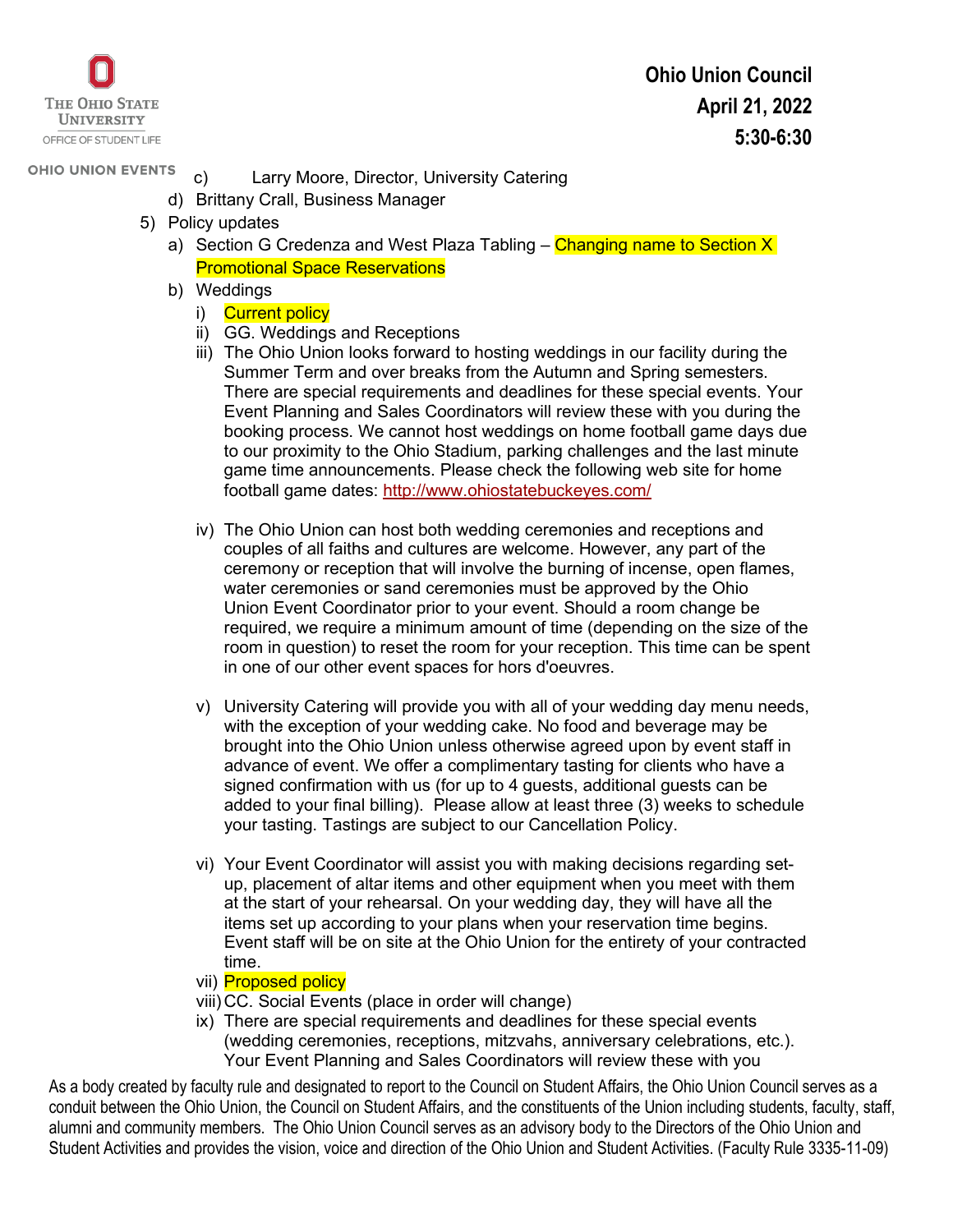

- during the booking process. We cannot host social events on home football game days due to our proximity to the Ohio Stadium, parking challenges and the last minute game time announcements. Please check the following web site for home football game dates:<http://www.ohiostatebuckeyes.com/>
- x) University Catering will provide you with all of your menu needs. No food and beverage (with the exceptions of wedding cake) may be brought into the Ohio Union unless otherwise agreed upon by event staff in advance of event.
- xi) Your Event Coordinator can assist you with making decisions regarding setup, placement of event items and other equipment when you meet with them. On your event day, they will have all the items set up according to your plans when your reservation time begins. Event staff will be on site at the Ohio Union for the entirety of your contracted time.
- xii) CC.1 Weddings and Receptions
	- (1) The Ohio Union can host both wedding ceremonies and receptions and couples of all faiths and cultures are welcome. However, any part of the ceremony or reception that will involve the burning of incense, open flames, water ceremonies or sand ceremonies must be approved by the Ohio Union Event Coordinator prior to your event.
	- (2) We offer a complimentary tasting for clients who have a signed confirmation with us (for up to 4 guests, additional guests can be added to your final billing). Please allow at least three (3) weeks to schedule your tasting. Tastings are subject to our Cancellation Policy.
- c) Co-sponsorship
- d) Catering Changes
	- i) Alcohol Section C
		- (1) Change "pay bar" to "cash bar" to be consistent with language on catering menu
		- (2) There is a  $$150.00$  (change from  $$75$ ) fee for each bar requested. This fee covers bar setup, tear down, and all glassware.One bar will be provided for every 75 guests unless event dynamics dictate otherwise. The setup fee will be waived if \$375.00 (change from \$500) in sales is reached (per bar).
	- ii) Food-Related Policies Section N.1 Menus, **Ordering** and Guarantees (structural and content edits)
		- (1) Proposed Policy:
			- (a) Plan to meet with your Event Coordinator or Sales Manager to discuss menus (6-8) weeks in advance. Menus for most events must be finalized with University Catering no later than four (4) weeks prior to the scheduled event. For groups of 150 or more guests, the planned menu(s) based on the expected guest count will represent the client's minimum commitment for billing and cannot be reduced further. For groups less than 150 guests, no less than 10% attrition can be given at with the final guarantee.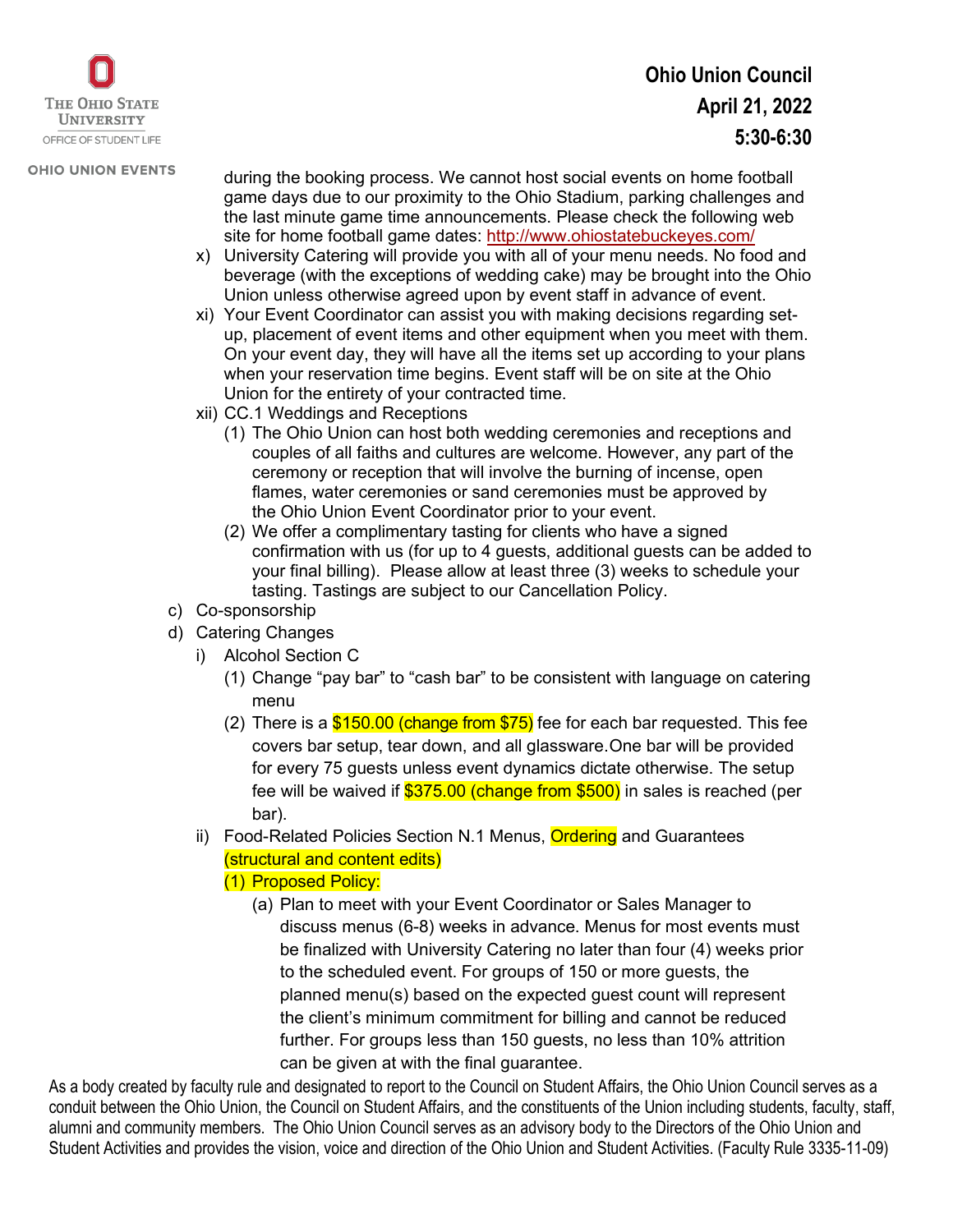

- (b) The final guarantee is due twenty-one (21) calendar days prior to the scheduled event. University Catering cannot be responsible for service to more than 5% over the guaranteed number of attendees and menu items for overage may not match the planned menu. Your guarantee is not subject to reduction. If no guarantee is received, University Catering will consider the expected number of guests on the client confirmation to be the correct guarantee number. All charges will be based on the guarantee or upon the actual number of persons served, whichever is greater. All food and beverage items must be purchased through University Catering to comply with state and local regulations.
- (c) Late Requests and Changes Ideally, catering details should be confirmed on the timeline provided above to ensure quality food and service preparations and availability. We understand however this will not always be possible and while every effort will be made to accommodate short notice requests and changes, we may need to assess administrative fees for changes made within (7) seven business days of an event.
- (d) Menu Pricing All prices are subject to change and substitutions may be necessary based on uncertain market circumstances. University Catering will provide the client with advanced notice of an increase and the right to decide between the price and reasonable substitutions. Food and beverage pricing can be confirmed a maximum of two months in advance with menu selection; this is due to current fluctuations in costs from our suppliers caused by the pandemic and is expected to improve over time.
- (2) Current Policy:
	- (a) Menus for all events must be finalized with the Ohio Union Event Coordinator no later than three (3) weeks prior to the scheduled event. For groups over 300 guests, the planned menu(s) based on the expected guest count will represent the client's minimum commitment for billing and cannot be reduced further, less no greater than 10% attrition. The final guarantee is due five (5) business days prior to the scheduled event. University Catering will not be responsible for service to more than 5% over the guaranteed number of attendees. The final guarantee is not subject to reduction. If no guarantee is received, University Catering will consider the expected number of guests on the client confirmation to be the correct guarantee number. All charges will be based on the guarantee or upon the actual number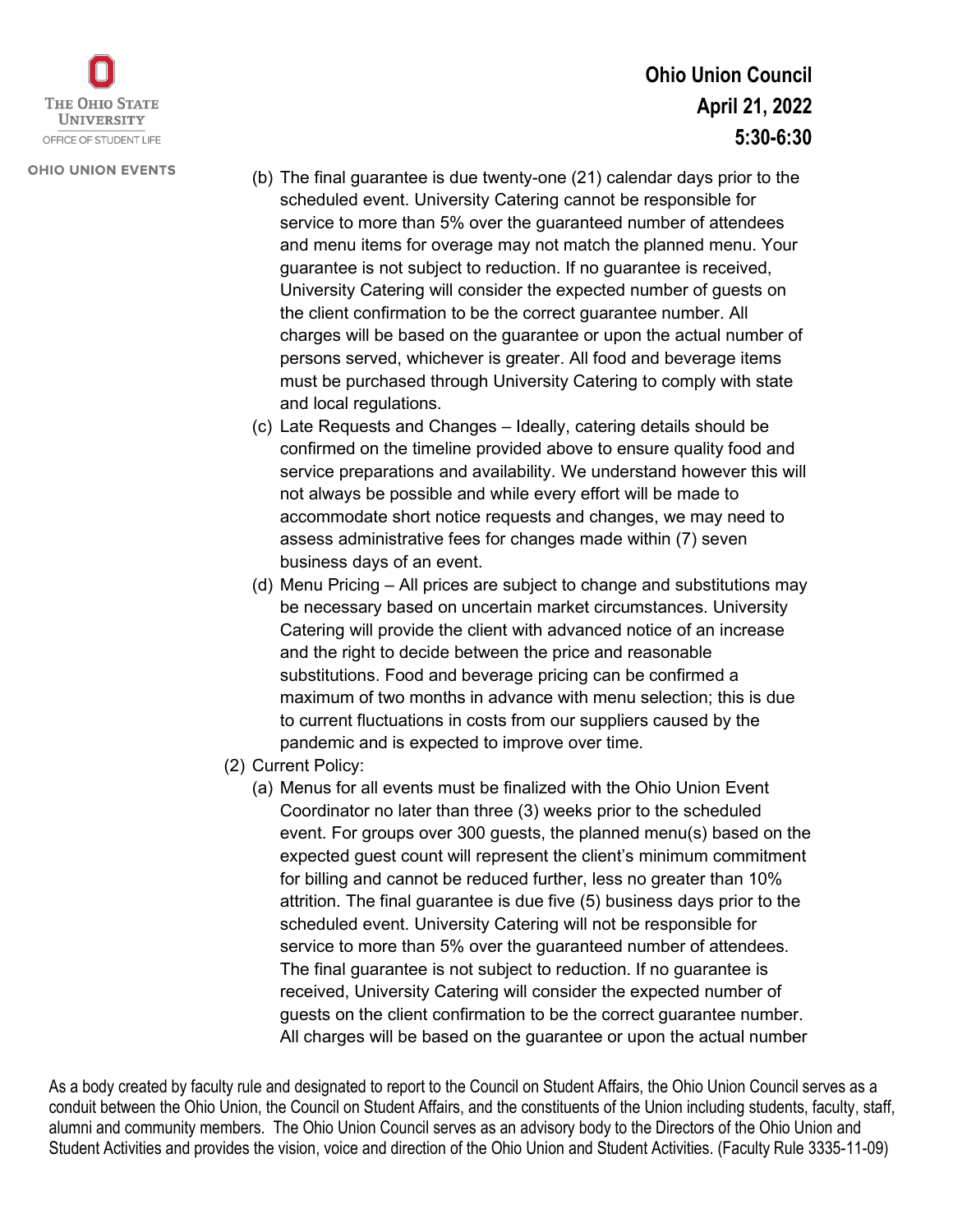

## **Ohio Union Council April 21, 2022 5:30-6:30**

of persons served, whichever is greater. For the client's convenience, below is a schedule for your guarantee due dates: Day of Event Deadline for Final Guarantee Sunday Previous Wednesday by 10:00 a.m. Monday Previous Wednesday by 10:00 a.m. Tuesday Previous Thursday by 10:00 a.m. Wednesday Previous Friday by 10:00 a.m. Thursday Previous Monday by 10:00 a.m. Friday Previous Tuesday by 10:00 a.m. Saturday Previous Wednesday by 10:00 a.m. Due to uncertain market circumstances, prices are subject to change and substitutions may be necessary. The Ohio Union will provide the client with advance notice of an increase and the right to decide between the price and reasonable substitutions.

- e) W Posting policy (Strike last sentence upon conferral with OSU Legal Affairs)
	- i) The Ohio Union welcomes the opportunity to promote upcoming events, and follows and administers all university policies pertaining to the posting of promotional materials. These materials include, but are not limited to: flyers, handouts, posters, magazines, brochures, etc. Any promotional material in the building must be approved by the Ohio Union Business Office during regular business hours (M-F, 8am-5pm). Failure to comply with these policies will result in the posting being removed and the Ohio Union reserves the right to charge for their removal, or retract scheduling privileges for future events and/or postings. While staying consistent with the non-discrimination policy, the Ohio Union will not approve postings that contain content deemed to be antithetical to the educational mission of the university.
- f) K.5 Outstanding Balances If a client has an outstanding balance which has been past due for 30 days or more, the client/contact may not be permitted to reserve space until that balance is reconciled. Any outstanding balance which has been past due for **forty-five (45) days (formerly 90 days)** will be sent to the University Bursar for further collection, and the client/contact will not be permitted to confirm reservations in the Ohio Union until full receipt of that payment.
- g) K.7 General Deposit and Payment Policies The following deposit and payment policies apply to all events:
	- i) Only a client-delegated individual authorized to make changes can request cost-incurring changes during the event. Any such changes will require a credit card number to be recorded by an Ohio Union staff member. University departments may need to provide an additional purchase order (formerly eRequest) to cover the difference.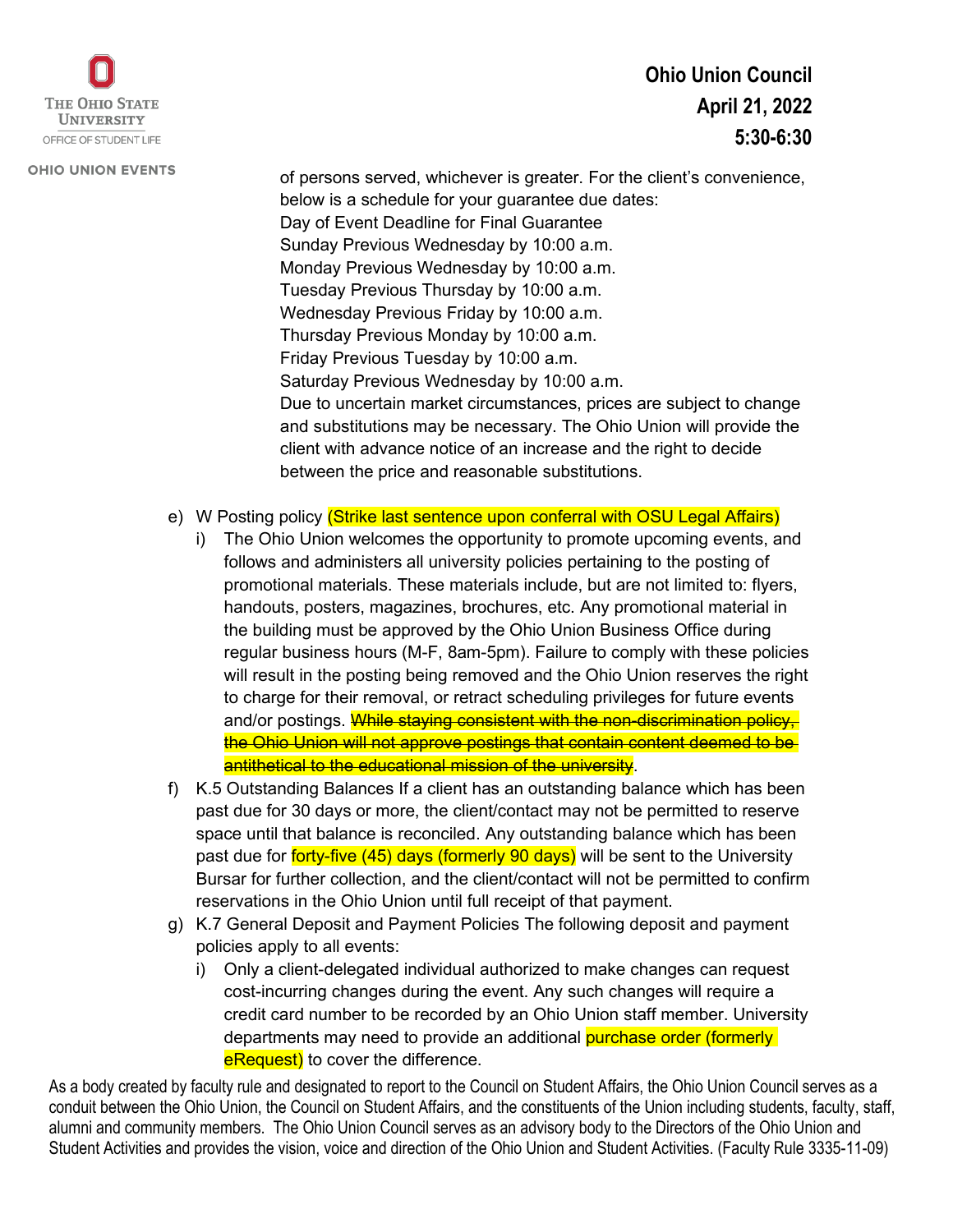

- ii) Cleaning and damage deposits may be required for certain events and are due with a signed confirmation. These deposits are refundable after the event if the Ohio Union determines that cleaning measures are not required.
- iii) Discrepancies to the event invoice must be noted within seven (7) days of invoice date.
- iv) The Ohio Union accepts cash, check and major credit cards
- v) All returned checks are subject to a \$30 fee. A. The bank sends returned checks to the Bursar's Office for collection efforts. The Bursar's Office will create an invoice for the returned check for the depositing unit and will invoice the individual or entity that presented the original check. This is from the Bursar's Office - have not seen anything about a \$ specific fee in the new policy
- 6) Lost and Found
	- a) Current policy: The Ohio Union is not responsible for lost, found or damaged articles left in or around the facility. Any property left in the Ohio Union that has not been claimed within seventy-two (72) hours following an event will be considered abandoned by the user or its exhibitors. The Ohio Union may take possession of it and treat it as its own or dispose of such property without liability. The user shall be liable for the cost incurred in disposing of the abandoned property.

Items left in public areas will be kept temporarily at the Information Center until the next scheduled date for turning items over to the University's Lost & Found department. Items may be claimed by presenting a current photo ID and a physical description of the item(s).

b) Proposed Policy: The Campus Lost and Found at the Ohio Union is not responsible for lost, found or damaged articles left in or around the facility, other buildings or areas of campus. Any property turned in to the Campus Lost and Found that has not been claimed within 30 days will be considered abandoned by the owner. The Ohio Union may take possession of it and treat it as its own or dispose of such property without liability.

Every attempt is made to return the item(s) to the owner. Efforts are aided by labels on the item, student and staff directories, the University Registrar's office and email. All unclaimed articles will be donated to various departments and nonprofit organizations throughout the University or will be properly disposed. Items may be claimed by providing a physical description of the item(s). Some items may be disposed of before the 30-day limit for health or safety reasons (e.g. clothing, water bottles, lunch bags, perishable items, etc.)

Motion to vote – move to accept the policies as written – Updates passed with 10 yes votes, 0 no votes and 0 abstentions